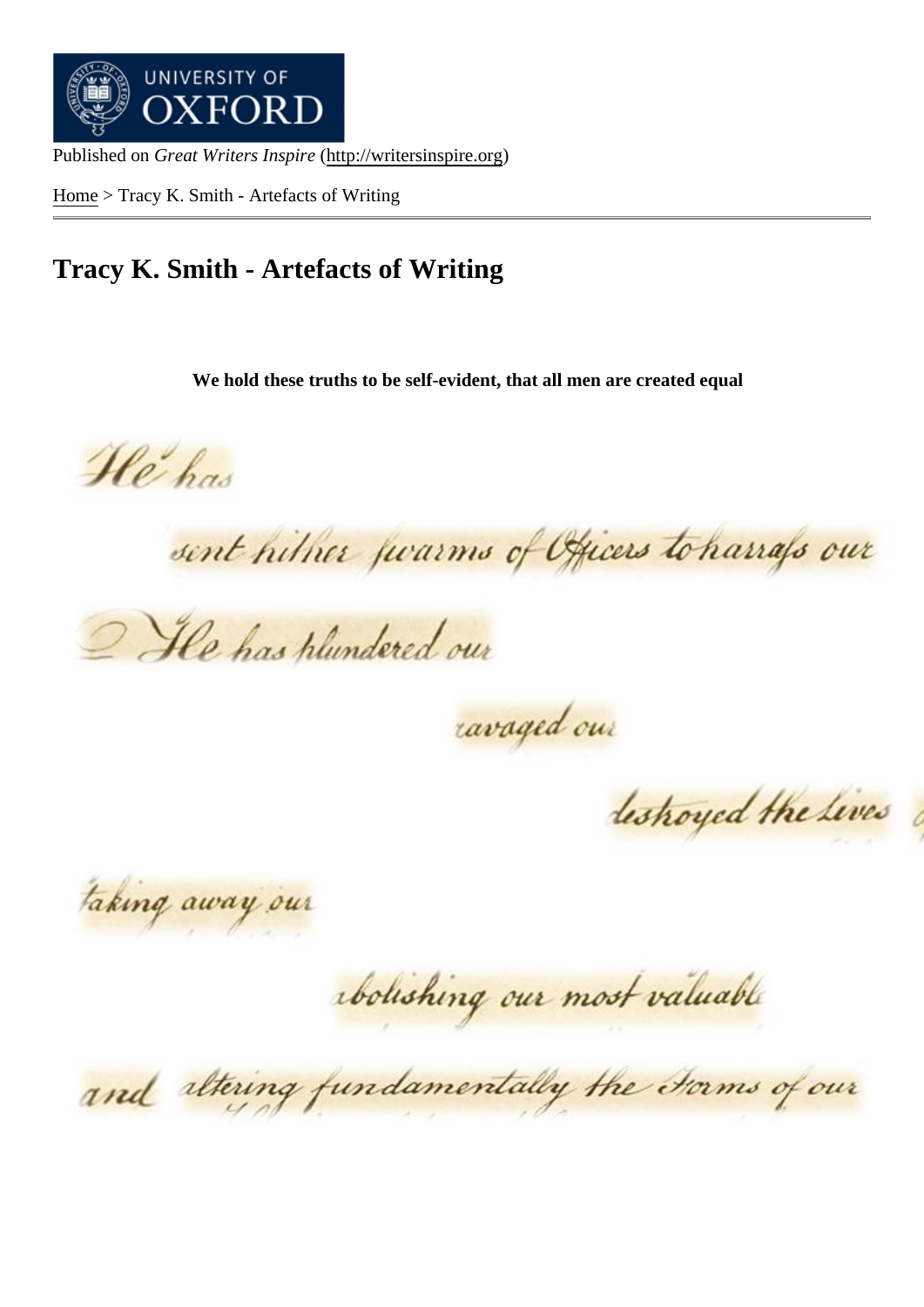1. Who owns these words? If you mean ownership in a strict legal sense ? for example, in the way the entity identified asDonald J. Trump for President, In[6]. owns the phrase Wake America Great Agai[2]? ? then the answer is no one. The words come tho Declaration by the Representatives of the United States of America, in General Congress assembled w commonly known as the Declaration of Independence [3] , which t[he Congress of the 13 American c](https://trademarks.justia.com/857/83/make-america-great-85783371.html)olonies ratified on 4 [July 1776. It has long ? ar](https://en.wikipedia.org/wiki/Make_America_Great_Again)guably always ? been in the public domain. Ownership in a looser sense could, then, be said to lie with Congress, or with the 56 original signatories, the most famous of whorthomas Jeffersom4], [John Adams\[5\], and Benjamin](https://en.wikipedia.org/wiki/United_States_Declaration_of_Independence) Franklin [6] ? also played a central part in the drafting. Most of the 83 words you are looking at here come from the third section, which lists the indictments aga®etrge III[7] who was then King of Great Britain and King of Ireland ? he was still sovereign whe[n the two countrie](https://en.wikipedia.org/wiki/Thomas_Jefferson)s fo[rmed the Un](https://en.wikipedia.org/wiki/John_Adams)ited Kin[gdom in 18](https://en.wikipedia.org/wiki/Benjamin_Franklin)01.

> 1.1. As the Pong  $s[8]$ ? in the second line above indicates? Wa man ? and ?harra?? the extracts come from the engraved copy [of the orig](https://en.wikipedia.org/wiki/George_III_of_the_United_Kingdom)inal parchment which the printer William J. Stone produced in 1823. Though still common in the late-eighteenth century, the use of the ?long s? ha[d begu](https://en.wikipedia.org/wiki/Long_s)n to decline by the early years of the nineteenth.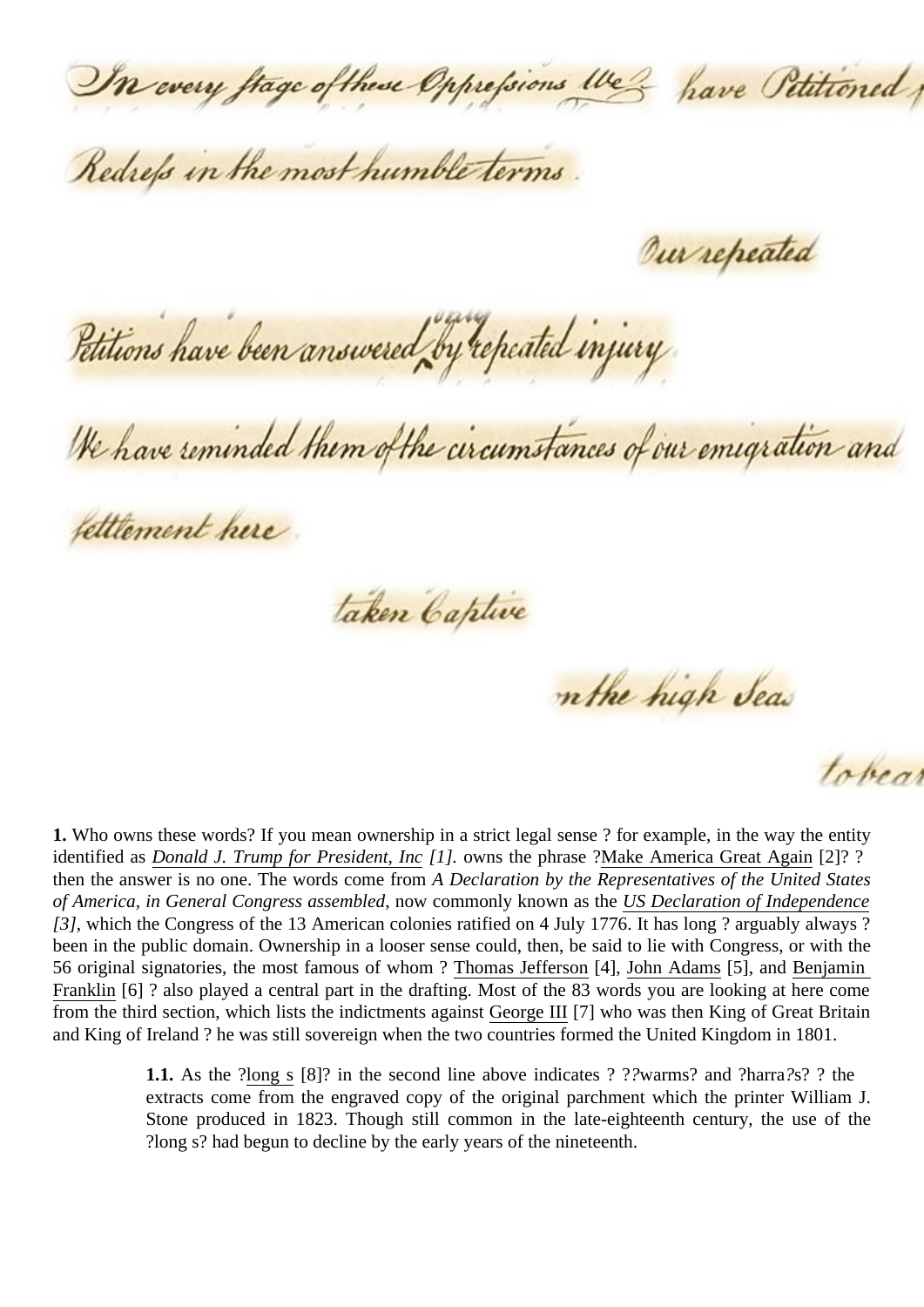Scene of the signing on the reverse side of US two dollar bill since the bicentenary in 1976

2. Flash forward 242 years and a very different answer to the question of ownership becomes possible. Now the same words appear Whade in the Wate[9], a collection of poems published by Graywolf Press in the United States and Penguin Books in Great Britain, both of which carry on their inside page the words ?Copyright © Tracy K. Smith [10], 2018.? With two exceptions ? Smith dropped the ?long s? and modernized the spellin[g of ?harass? ? t](https://www.graywolfpress.org/books/wade-water)he words appear in the same form too: capitalized ?Officers?, for instance, and ?high Seas.? The difference is that they now comprise the body of a poem Decutional [11]?, the first [in a related seq](https://en.wikipedia.org/wiki/Tracy_K._Smith)uence of five that make up section II of the four-part volume. Besides breaking and reordering elements of the prose original into 17-line free verse poem, Smith also produced the entire text in italics, a graphic device generally signalling quoted material in her books.

> 2.1 Given the many political, literary, and other questions the poem opens up, a further detail on the inside page of the US edition is worth noting. ?This publication is made possible, in part, by the voters of Minnesota through Mainnesota Arts Board 12] Operating Support grant,? Graywolf [13] notes, ?thanks to a legislative appropriation from the arts and cultural heritage fund, and the Wells Fargo Foundation14].? A corporate-sponsored organisation founded in 1979 and based like Graywolf in [Minneapolis, Wells F](http://www.arts.state.mn.us/)argo has a particular commitment to [promotin](https://www.graywolfpress.org/)g diversity and social inclusion. Graywolf also notes the support provided rget [15], the McK[night Foundation\[16\], th](https://www.wellsfargo.com/about/)e Lannan Foundation[17], and the Amazon Literary Partnership<sup>[18]</sup>. Though public bodies and private corporations help to keep poetry publication alive in Britain too ?Carcanet[19], for instance, receives regular grants from C[ouncil,](https://www.target.com/) England[\[20\] ? the British edit](https://www.mcknight.org/)ion is a [wholly commercial v](https://lannan.org/)enture by the multinatibeaguin  $R$ andom House UK<sup>21</sup>]. ?Declaration? first appeared unitalicized the New Yorker<sup>22</sup>] for 6 November 2017, 32-[33.](https://www.carcanet.co.uk/)

3. The not[es at the](https://www.artscouncil.org.uk/) back of ade in the Wated escribe ?Declaration? as ?ansure[23] poem dr[awn from](https://www.penguin.co.uk/company/about-us.html) the text of [the Declaration of](https://www.penguin.co.uk/company/about-us.html) Independence? (75). This makes it an inst[ance of found](https://www.newyorker.com/magazine/2017/11/06/declaration) poetry, the literary equivalent of collage art or the Dadaist?s readymade: poetry created out of existing textual artefacts, which are then recycled for new purposes, contexts, and readers. This pra[ctice co](https://en.wikipedia.org/wiki/Erasure_(artform))uld be said to include creativ translation, considering, say, what the contemporary Indian poetd Krishna Mehrotra[24] does with the medievalbhakti[25] poet Kabir [26] (see chapter 7 of the book, and angs of Kabit[27]). More standardly, however, it is identified with work like the Afrikaans poentifie  $K$ rog?s[28] volume Lady Anne[29]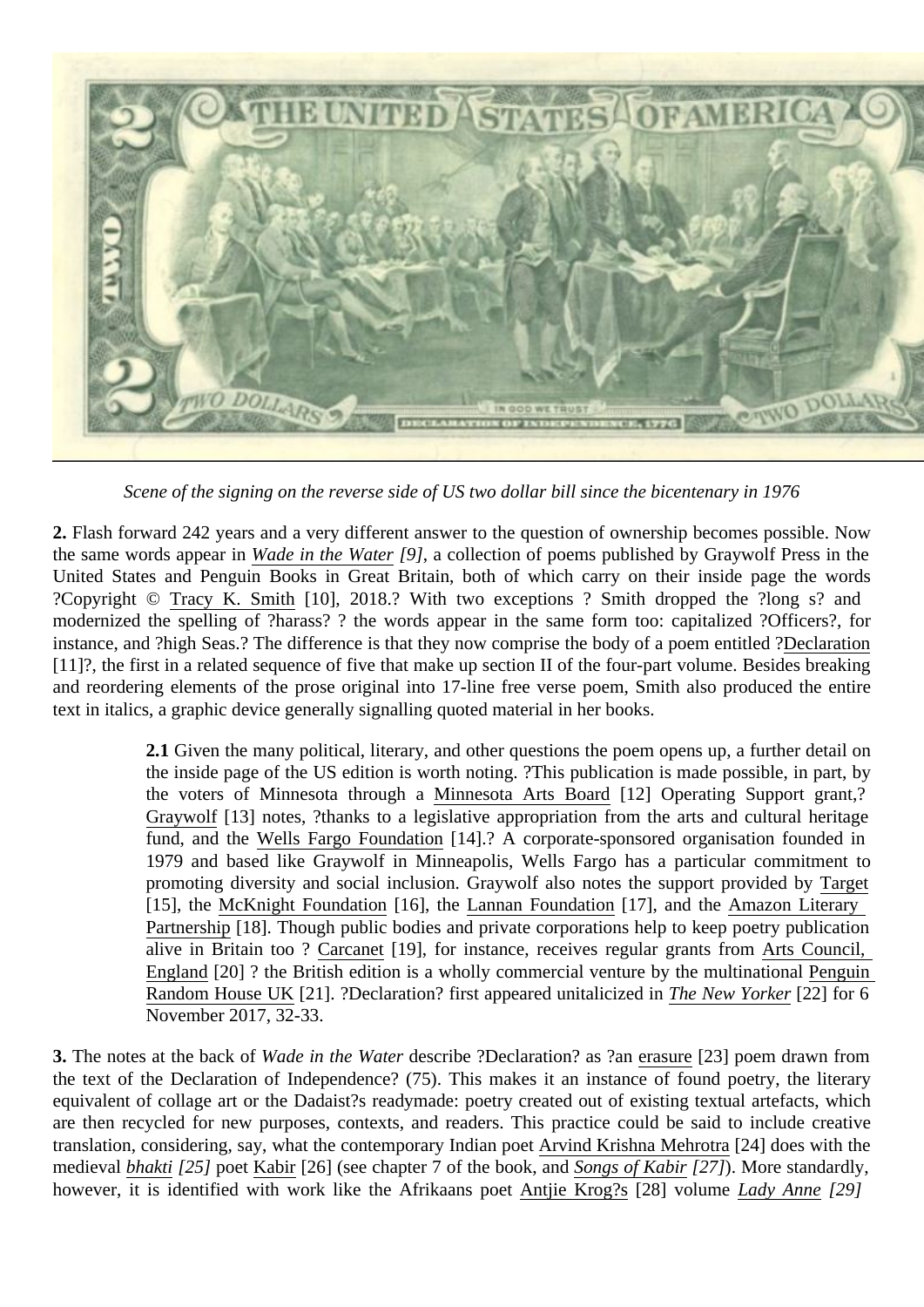Lady Anne Barnar<sub>(630</sub>) wrote while staying in the Cape in the late-eighteenth century (see chapter 6 of the book). Smith adopts the same practice, though to different ends, in ?I Will Tell You the Truth about This, I Will Tell You All about It?, the penultimate poem in section II Wade which, as the notes indicate, is [?composed entire](https://en.wikipedia.org/wiki/Lady_Anne_Barnard)ly of letters and statements of African Americans in the Civil War, and those of their wives, widows, parents, and children? (75). ?Declaration? is certainly in this tradition, but, given its particular source text, methods, and preoccupations, it might be better thought of as a new sub-genre o found poetry: the expropriation poem.

## expropriation.

d. The action of taking (property) out of the owner?s hands esp. by public authority); an instance of this. (OED)

4. Erasure-effects, or verbal ghostings, undoubtedly contribute to the poem?s power and appeal. Marked by the dashes Smith adds to the source text, which underscore the verbal elisions and the spatial gaps created by the line breaks, these are particularly evident in lines 3 to 8:

He has plundered our ? seas

ravaged ourcoasts

destroyed the lives  $\phi$  and  $\theta$ 

taking away our ? Charters

abolishing our most valuable Laws

and altering fundamentally the Forms of our Governments (17)

Smith?s suspended syntax leaves readers free to fill in the blanks as they see fit, reconstructing the indictment on their own terms.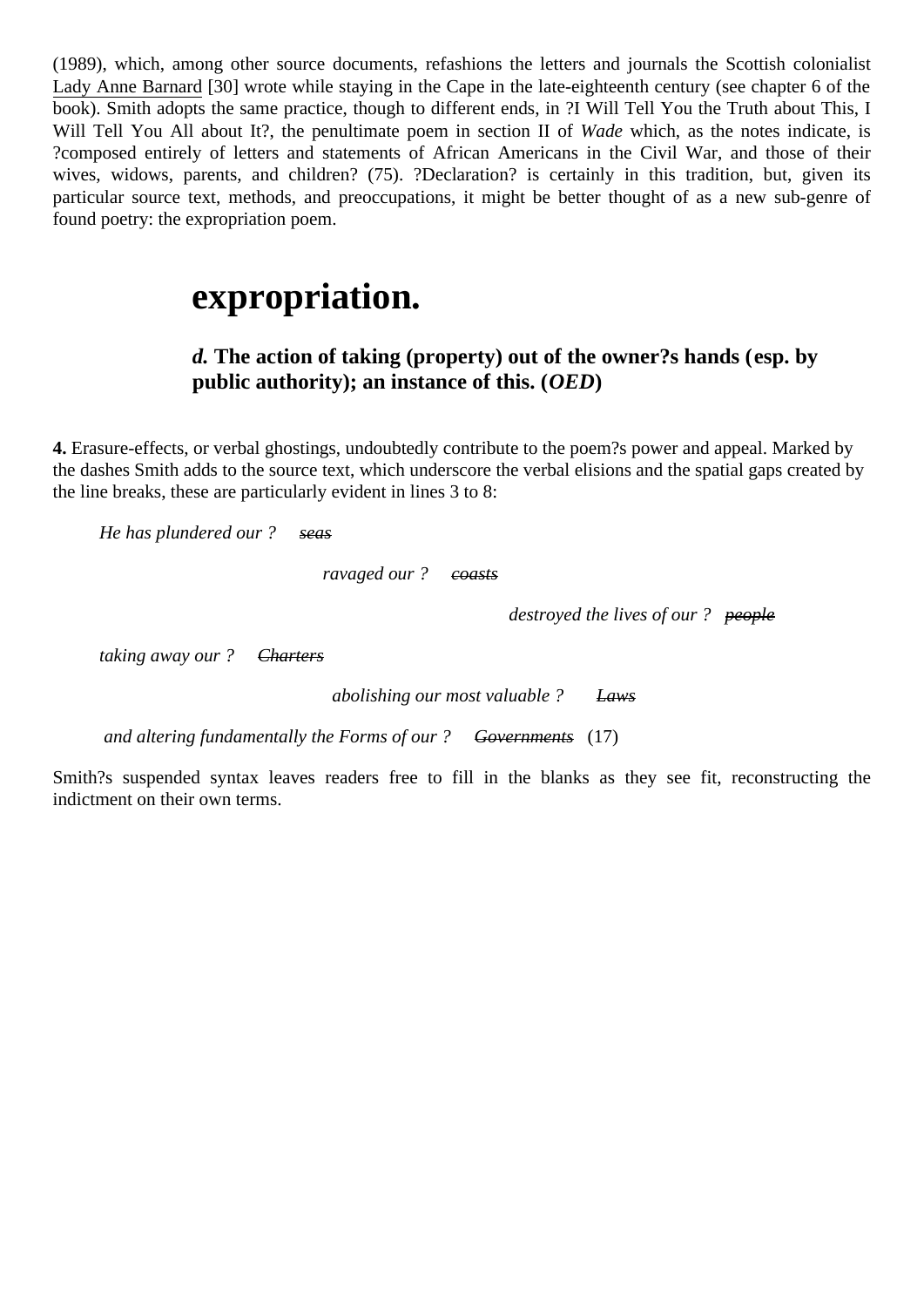5. Yet it is her handling of the inherent uncertaintiesdeixis [31], evident in the way her version recontextualizes the pronouns (?he?, ?we?, ?them?, and ?our?), that opens up the creative possibilities expropriation. For the framers of the origined claration, the ?he? meant one person ? George III ? and the first-person plural forms were no doubt equally clear: [they w](https://en.wikipedia.org/wiki/Deixis)ere writing as ?We?the Representatives of the united States of America?, speaking on behalf of ?our fellow Citizens?, and ?in the Name, and by the Authority of the good People of these Colonies?. In Smith?s version, all the pronouns are radically dislocated and reclaimed for new purposes. In her hands, for instance, the ?he? becomes much less specific, more open-ended. It could be Thomas Jefferson, the principal author of the original document, the 56 white, male signatories, or the all-white, all-male Congress, to think only of the historical possibilities. A more generalized oppressive ?he? is also conceivable. By contrast, read in the context of sectional in the Water, which focuses on the African-American experience of the Civil War and addresses the history of slavery, the collective ?we? and ?our? become much more specific ? consider the line ?We have reminde them of the circumstances of our emigration and settlement here?, which runs on to ?? taken Captive / on the high Seas?. Since the title adde in the Water comes from an African-American spiritual [32] the collection as a whole supports this reframing. Given that the ?fellow Citizens? and ?good People? of the original Declaration did not include African Americans, indentured servants, or women, this particular act of creative expropriation has an especially powerful resona[nce.](https://en.wikipedia.org/wiki/Wade_in_the_Water)

> 5.1. Like most major, collectively-authored public documents ? laws, charters, treaties, constitutions, etc. ? the Declaration of Independence as itself an artefact of erasure. Most notoriously, Jefferson?s original draft included passage[33] indicting George III for maintaining the ?execrable commerce? of slavery, which Jefferson described as ?an assemblag of horrors?, but this was deleted as the draft made its way through Congress, an act of erasure that produced one of the greatest ?what ifs? [of Amer](https://www.blackpast.org/african-american-history/declaration-independence-and-debate-over-slavery/)ican history. This detail of its textual history adds further weight to Smith?s counter indictment, particularly if you read the ?he? as Jefferson who, for all his revulsion at the trade, remained a lifelong slave owner himself. By contrast, the final charge against the King, which includes a veiled referesles earebellions [34], did survive the drafting process: ?He has excited domestic insurrections amongst us, and has endeavoured to bring on the inhabitants of our frontiers, the merciless Indian Savages whose known rule of warfare, is an undistinguished destruction of all ages, sexe[s and conditions](https://www.pbs.org/wnet/african-americans-many-rivers-to-cross/history/did-african-american-slaves-rebel/).?

6. Smith has experimented with the creative possibilities of recycling public documents (and of deixis) since the beginning of her career. The poem ?History? from her second collection de [35] (2007), for instance, has a fourth section entitled ?Grammar?, which begins:

> There is Mate in this poem To which everyone belongs.

As in We the Peopl<sup>[36]</sup> ? In order to form a more perfect  $U \cap R O(10)$ 

The title Duende itself signals her preoccupation with the quandaries of ownership: meaning ?elf? in Spanish, a ?duende[3[7\]? is a misch](https://constitutionus.com/)ievous folkloric spirit who takes possession of a house. By expropriating official documents and reworking them for her own poetic ends, Smith extends a rich tradition of literary duende-ism, which, as I show Artefacts of Writing 38], ranges from James Joyc<sup>39</sup>g, who takes on the preamble to the rish Constitution[40] in Finnegans Wak $[41]$  (1939, see pp. 143-46 of the book), to Amit Chaudhuri<sup>[42]</sup>, who engages with the dian Constitution<sup>[43]</sup> in Odysseus Abroad<sup>44</sup>] (2014, see pp. 252-60). As Joyce?s thro[waway comment ab](https://global.oup.com/academic/product/artefacts-of-writing-9780198725152?cc=gb&lang=en&)out the significa[nce of 4 July](https://en.wikipedia.org/wiki/James_Joyce) in the United States indicates ? he referred t[o it in a letter as](http://www.irishstatutebook.ie/eli/cons/en#part1) ?Indep[endence, Depen](https://en.wikipedia.org/wiki/Finnegans_Wake)dence, Interdependence Day? ? his own doubts about [the constitution](https://en.wikipedia.org/wiki/Amit_Chaudhuri)al language of the modern [state were not lim](https://www.india.gov.in/my-government/constitution-india/constitution-india-full-text)ited to I[reland.](https://oneworld-publications.com/odysseus-abroad.html)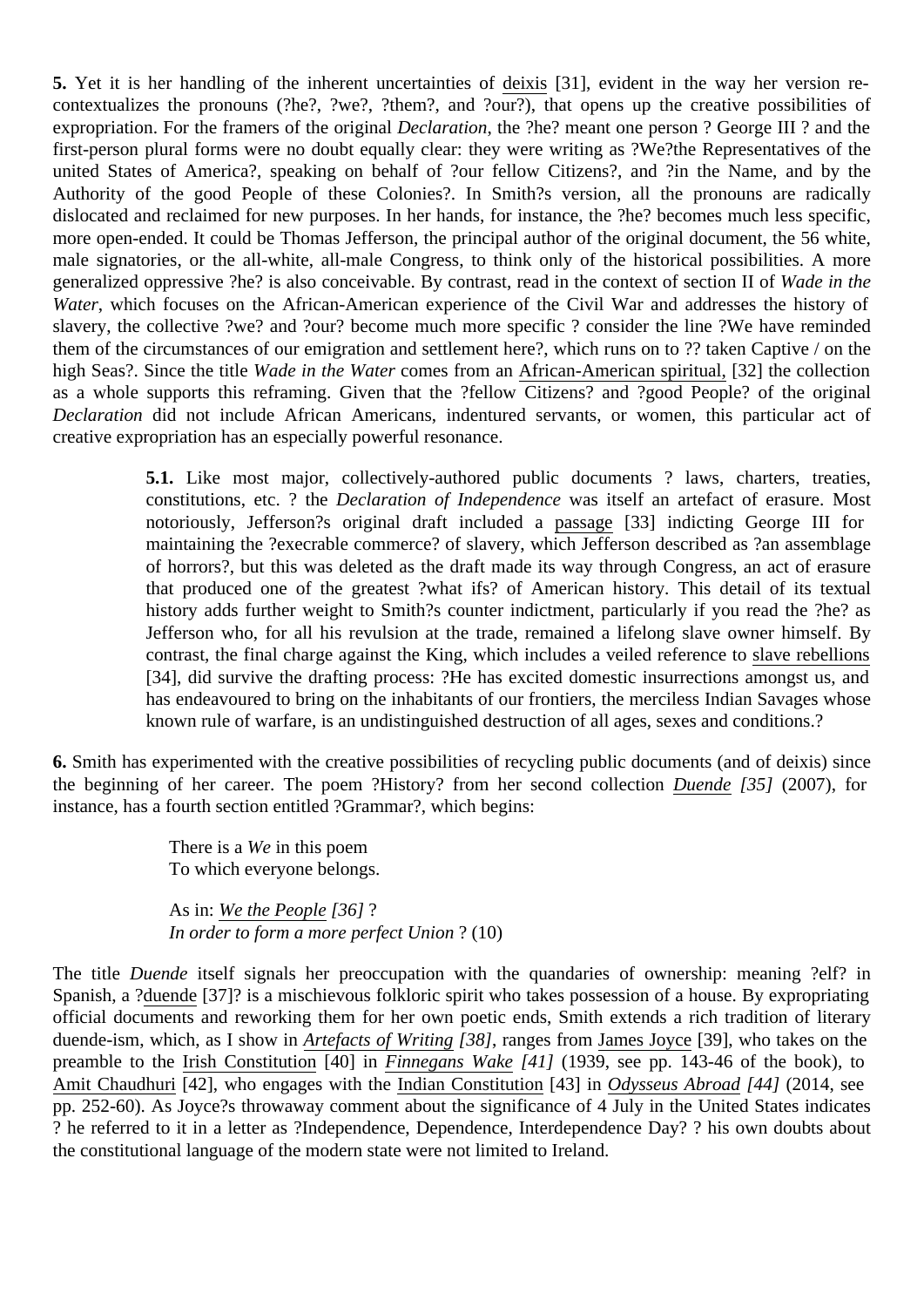

https://artefactsofwriting.com/tracy-k-smith/

**Source URL (modified on 05/04/2020 - 10:08):** http://writersinspire.org/content/tracy-k-smith-artefactswriting

## **Links**

- [1] https://trademarks.justia.com/857/83/make-america-great-85783371.html
- [2] https://en.wikipedia.org/wiki/Make\_America\_Great\_Again
- [3] https://en.wikipedia.org/wiki/United\_States\_Declaration\_of\_Independence
- [4] https://en.wikipedia.org/wiki/Thomas\_Jefferson
- [5] https://en.wikipedia.org/wiki/John\_Adams
- [6] https://en.wikipedia.org/wiki/Benjamin\_Franklin
- [7] https://en.wikipedia.org/wiki/George\_III\_of\_the\_United\_Kingdom
- [8] https://en.wikipedia.org/wiki/Long\_s
- [9] https://www.graywolfpress.org/books/wade-water
- [10] https://en.wikipedia.org/wiki/Tracy\_K.\_Smith
- [11] https://www.poetryfoundation.org/poems/147468/declaration-5b5a286052461
- [12] http://www.arts.state.mn.us/
- [13] https://www.graywolfpress.org/
- [14] https://www.wellsfargo.com/about/
- [15] https://www.target.com/
- [16] https://www.mcknight.org/
- [17] https://lannan.org/
- [18] https://www.aboutamazon.com/our-communities/amazon-literary-partnership-2019
- [19] https://www.carcanet.co.uk/
- [20] https://www.artscouncil.org.uk/
- [21] https://www.penguin.co.uk/company/about-us.html
- [22] https://www.newyorker.com/magazine/2017/11/06/declaration
- [23] https://en.wikipedia.org/wiki/Erasure (artform)
- [24] https://en.wikipedia.org/wiki/Arvind\_Krishna\_Mehrotra
- [25] https://en.wikipedia.org/wiki/Bhakti\_movement
- [26] https://en.wikipedia.org/wiki/Kabir
- [27] https://www.nyrb.com/products/songs-of-kabir?variant=1094931309
- [28] https://en.wikipedia.org/wiki/Antjie\_Krog
- [29] https://www.amazon.co.uk/Lady-Anne-Antjie-Krog/dp/161148815X
- [30] https://en.wikipedia.org/wiki/Lady\_Anne\_Barnard
- [31] https://en.wikipedia.org/wiki/Deixis
- [32] https://en.wikipedia.org/wiki/Wade\_in\_the\_Water
- [33] https://www.blackpast.org/african-american-history/declaration-independence-and-debate-over-slavery/ [34] https://www.pbs.org/wnet/african-americans-many-rivers-to-cross/history/did-african-american-slaves-

rebel/

- [35] https://www.graywolfpress.org/books/duende
- [36] https://constitutionus.com/